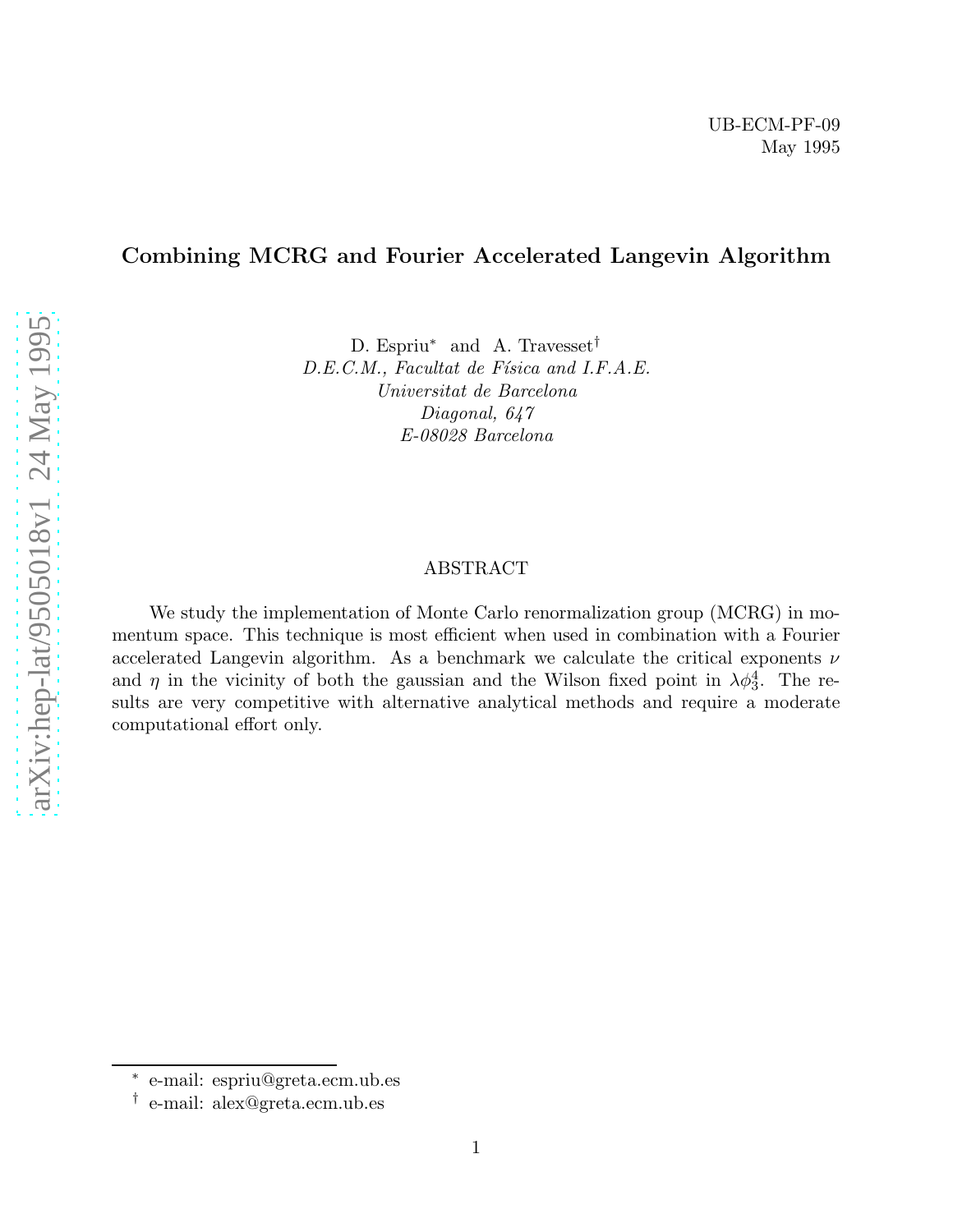## 1. Introduction

Montecarlo renormalization group[1] is a powerful technique to determine critical exponents in numerical simulations. In this paper we implement this technique in momentum space (as opposed to real space) in conjunction with a Fourier accelerated Langevin algorithm, used to generate the set of field configurations upon which the renormalization group transformation is performed. Our primary interest is its application to the crumpling transition in random surface models [2] but we have found the results for a  $Z_2$ -symmetric, one-component, scalar field theory in 3 dimensions interesting in their own right since most MCRG studies have been performed with spin models. These results are reported here.

Fourier accelerated algorithms were introduced by Batrouni et al. [3]. The method uses a stochastic Langevin equation in momentum space, partially eliminating critical slowing down. Being already in momentum space it is natural to define a Kadanoff transformation there, discarding the high frequencies of the system and keeping the low frequencies, which are the relevant ones near criticality. The procedure is close in spirit to Wilson's original proposal[4] and it apparently avoids some difficulties that arise with some 'unphysical' renormalization group transformations in real space. The method we discuss also possesses the desirable property of being exact in the free case. And, last but not least, the present method delivers very accurate results for the critical exponents  $\nu$  and  $\eta$  at the Wilson fixed point with little computational effort. Subleading exponents at the Wilson fixed point are of course harder to get and we do not have accurate values for them yet, but they do not seem to be hopelessly beyond reach.

#### 2. Numerical Renormalization Group.

Just to fix the notation, let us briefly review the method. Our starting point is the bare action

$$
S = \sum_{\alpha} \lambda_{\alpha}^{b} O_{\alpha}^{b}
$$
 (2.1)

If we perform a renormalization group transformation with a scale  $t$  we end up with a similar action, but with renormalized couplings and operators. The new couplings will be highly nonlinear functions of the old ones

$$
\lambda_{\alpha}^r = F(\lambda_{\alpha}^b)
$$
 (2.2)

Near the fixed point we can linearize such function

$$
\lambda_{\alpha}^{r} - \lambda_{\alpha}^{*} = \sum_{\beta} T_{\alpha\beta} \left( \lambda_{\beta}^{b} - \lambda_{\beta}^{*} \right) \qquad T_{\alpha\beta} = \left( \frac{\partial \lambda_{\alpha}^{r}}{\partial \lambda_{\beta}^{b}} \right)_{\lambda^{b} = \lambda^{*}}
$$
(2.3)

The largest eigenvalue  $\lambda_h$  of  $T_{\alpha\beta}$  will give the critical exponent  $\nu$ 

$$
\nu = \ln t / \ln \lambda_h \tag{2.4}
$$

To compute  $T_{\alpha\beta}$  we use the chain rule

$$
\frac{\partial \langle O_{\gamma}^{r} \rangle}{\partial \lambda_{\beta}^{b}} = \sum \left( \frac{\partial \lambda_{\alpha}^{r}}{\partial \lambda_{\beta}^{b}} \right) \frac{\partial \langle O_{\gamma}^{r} \rangle}{\partial \lambda_{\alpha}^{r}} \tag{2.5}
$$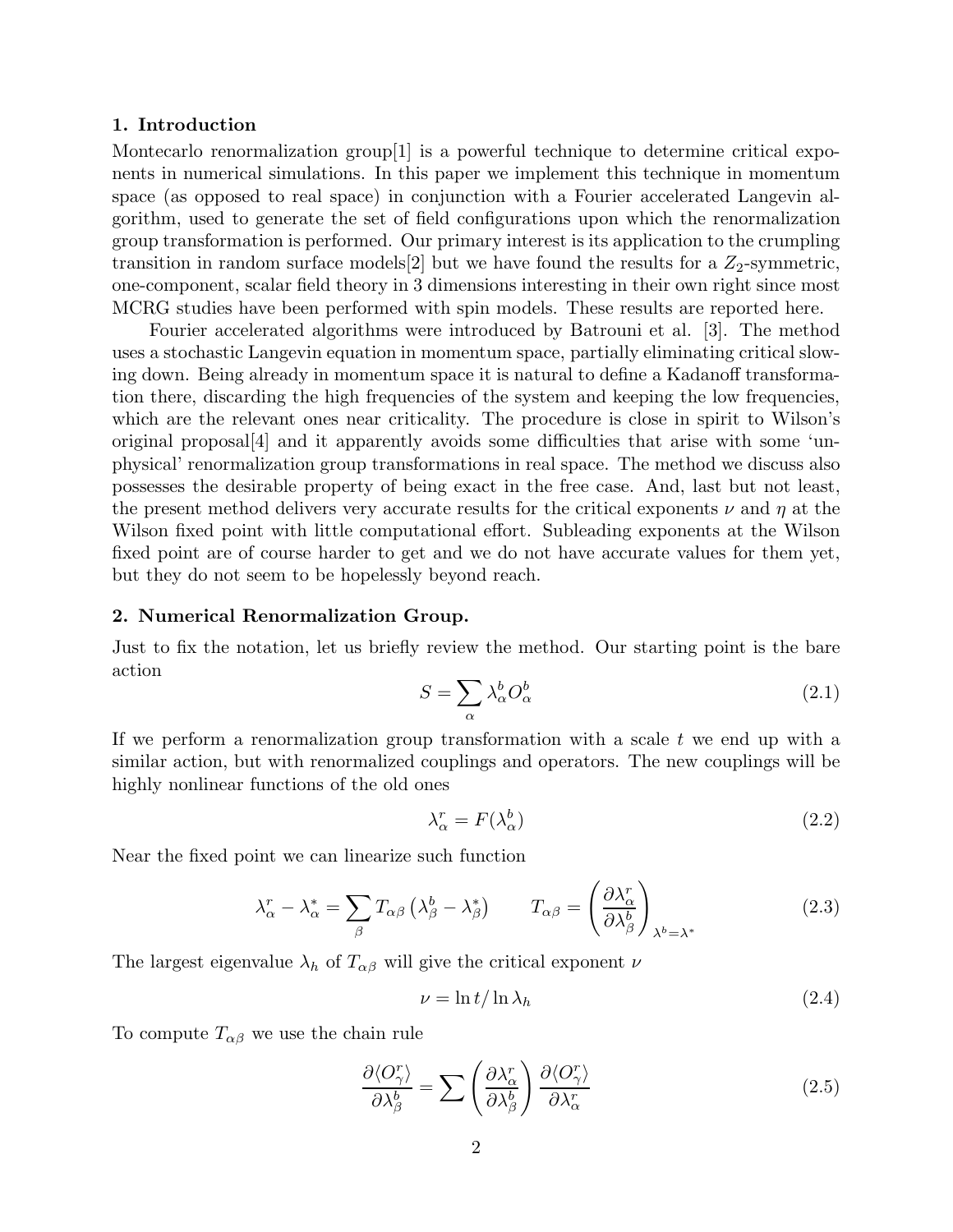The expectation value of a renormalized operator can be computed either directly with the renormalized action or, using the renormalization group transformation to express the renormalized operator in terms of the bare fields, with the bare action. Thus

$$
\frac{\partial \langle O^r_{\gamma} \rangle}{\partial \lambda^b_{\beta}} = \langle O^r_{\gamma} O^b_{\beta} \rangle - \langle O^r_{\gamma} \rangle \langle O^b_{\beta} \rangle \tag{2.6}
$$

$$
\frac{\partial \langle O_{\gamma}^{r} \rangle}{\partial \lambda_{\beta}^{r}} = \langle O_{\gamma}^{r} O_{\beta}^{r} \rangle - \langle O_{\gamma}^{r} \rangle \langle O_{\beta}^{r} \rangle \tag{2.7}
$$

All one needs is a set of statistically independent field configurations to determine these correlators and, in turn,  $T_{\alpha\beta}$ . MCRG has been most successful when applied to Ising spins in 2 and 3 dimensions[1,5]. See [6] for other applications.

The Kadanoff transformation is largely arbitrary. We shall consider a transformation with  $t = 2$ , reducing the volume of our system from  $N = n_1 \times n_2 \times ... \times n_d$  points to  $N_s = n_1/2 \times n_2/2 \times ... \times n_d/2$ . The renormalization group transformation we will use to achieve this volume reduction will be a decimation in momentum space. At each step we will simply discard the high  $p$  modes. This transformation is very easy to implement numerically and it has many advantages, as it will be clear in what follows.

A renormalization group transformation is not just a Kadanoff transformation. It also involves a field rescaling because redefinitions of the fields entering in the action make the function (2.2) ambiguous. We must pick an operator (usually the kinetic term) to have a definite normalization which will be preserved. Let us work out this rescaling. For a free theory the action is

$$
S = \frac{1}{2} \sum_{x,\mu} (\phi(x) - \phi(x + \hat{\mu}))^{2} + \frac{m^{2}}{2} \sum_{x} \phi(x)^{2}
$$
 (2.8)

We set the lattice spacing equal to 1 and assume a hypercubic lattice in  $d$  dimensions. Define

$$
\phi(x) = \frac{1}{N} \sum_{p} \exp(-i\vec{p}\vec{x}) \phi(p) \tag{2.9}
$$

then

$$
S = \frac{1}{2N} \sum_{p} \phi(-p) \left(2d - 2 \sum_{\mu=1}^{d} \cos p_{\mu} + m^{2} \right) \phi(p)
$$
 (2.10)

We now discard the modes with  $|p_\mu| > \pi/2$  and re-express the action in real space via  $(2.9)$ , but on the small lattice of size  $N_s = N/2^d$ . The result is [4]

$$
S = \frac{1}{2} \frac{N_s}{4N} \sum_{x,\mu} (\phi(x) - \phi(x + \hat{\mu}))^2 + \frac{m^2}{2} \frac{N_s}{N} \sum_x \phi(x)^2
$$
 (2.11)

To get the same kinetic term we need to redefine  $\phi(x) = \zeta \phi(x)$  where  $\zeta = 1/2^{(d+2)/2}$ . Then the only other renormalized coupling —the mass— is  $m_r^2 = 4m^2$ , as expected.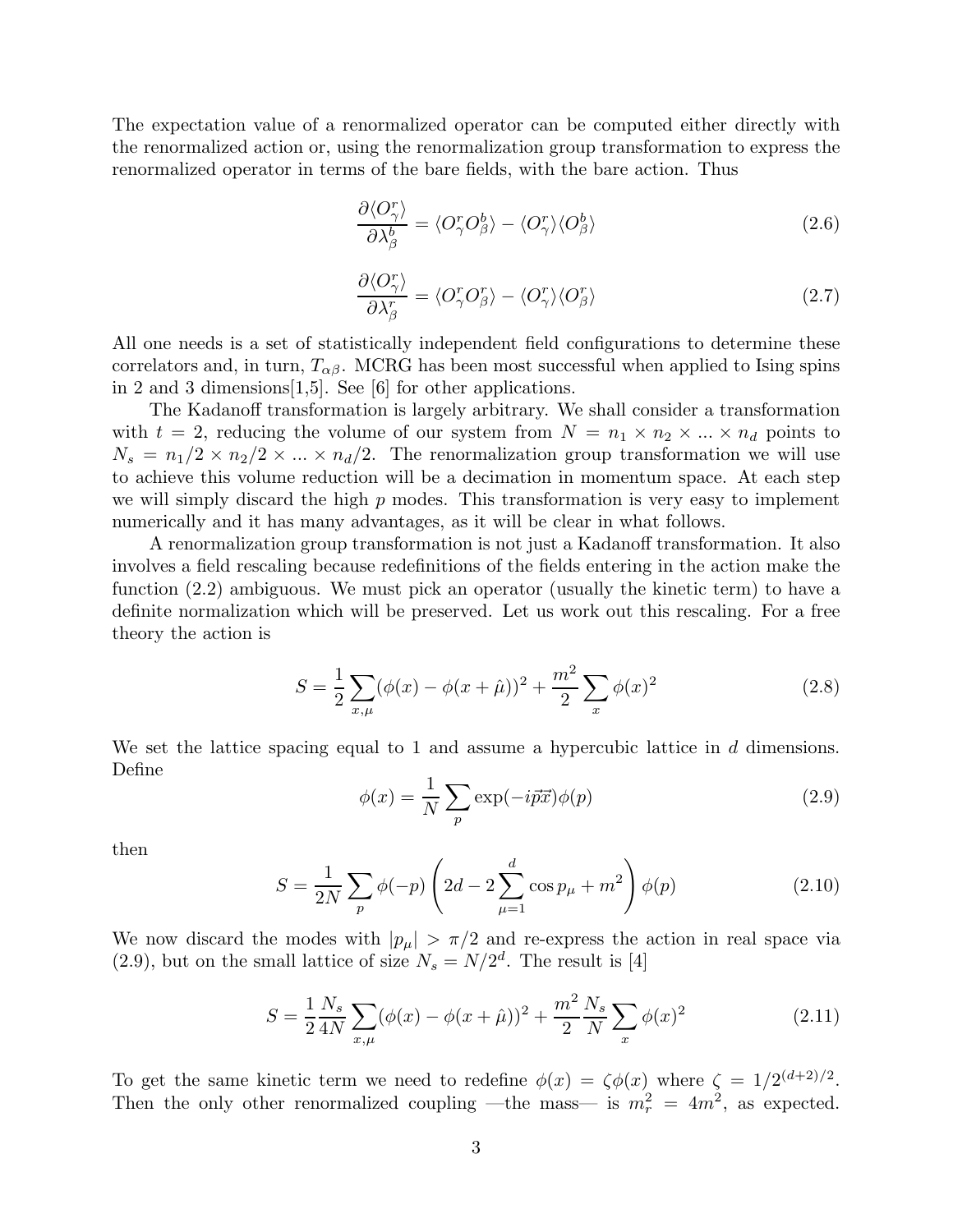In an interacting theory we cannot determine the rescaling  $\zeta$  exactly. We shall write  $\zeta = 1/2^{(d+2-\eta)/2}$  where  $\eta$  is the deviation in the scaling of the kinetic term with respect to the free case. Provided we are close enough to a fixed point,  $\eta$  is the anomalous dimension of the field  $\phi$ .

We shall determine  $\zeta$  (and, consequently,  $\eta$ ) selfconsistently by demanding that observables computed with the bare and renormalized actions should coincide. The results are quite sensitive to the value of  $\eta$ . Departures from the correct value will quickly lead to unacceptable values for the eigenvalues of the  $T$  matrix (very large, complex, ...).

## 3. The Fourier Accelerated Langevin Algorithm (FALA).

One alternative to (partially) beat critical slowing down in Monte Carlo methods is to use the Langevin equation to construct a random walk in configuration space

$$
\phi(x, t_{n+1}) = \phi(x, t_n) + \Delta\phi(x, t_n)
$$
\n(3.1)

$$
\Delta\phi(x) = -\Delta t \sum_{y} \epsilon(x, y) \frac{\delta S}{\delta\phi(y, t_n)} + \sqrt{\Delta t} \eta(x, t_n)
$$
\n(3.2)

where  $\eta(x, t)$  is a gaussian noise satisfying

$$
\langle \eta(x,t)\eta(y,t')\rangle = 2\delta_{t,t'}\epsilon(x,y)
$$
\n(3.3)

In momentum space the Langevin equation reads

$$
\phi(p, t_{n+1}) = \phi(p, t_n) - \Delta t \epsilon(p) \mathcal{F} \frac{\delta S}{\delta \phi(y, t_n)} + \sqrt{\Delta t \epsilon(p)} \eta(p, t_n)
$$
\n(3.4)

and

$$
\langle \eta(p_1, t) \eta(p_2, t') \rangle = 2\delta_{t, t'} \delta p_1, -p_2 \tag{3.5}
$$

Given infinite computer resources  $\epsilon(p)$  is irrelevant. Any will do. However, to beat critical slowing down a physically motivated choice is called for. For the free theory, using  $\epsilon(p)$  =  $D(p, m)$  (D is the free lattice propagator) is the optimal choice —all modes are updated at the same rate |3|. We expect that in the interacting case a good choice will be  $\epsilon(p)$  =  $D(p, 1/\xi)$ , where  $\xi$  is the correlation length in units of the lattice spacing.

One point to worry about is that for finite  $\Delta t$  the equilibrium distribution is not the one corresponding to S but rather to

$$
S_{eq} = S + \frac{1}{4} \sum_{xy} \Delta t \epsilon(x, y) \left( \frac{\delta^2 S}{\delta \phi(x) \delta \phi(y)} - \frac{\delta S}{\delta \phi(x)} \frac{\delta S}{\delta \phi(y)} \right) + \mathcal{O}(\Delta t)^2 \tag{3.6}
$$

Our action  $S$  will just be  $(2.8)$  with the additional term

$$
\frac{\lambda}{4} \sum_{x} \phi(x)^4 \tag{3.7}
$$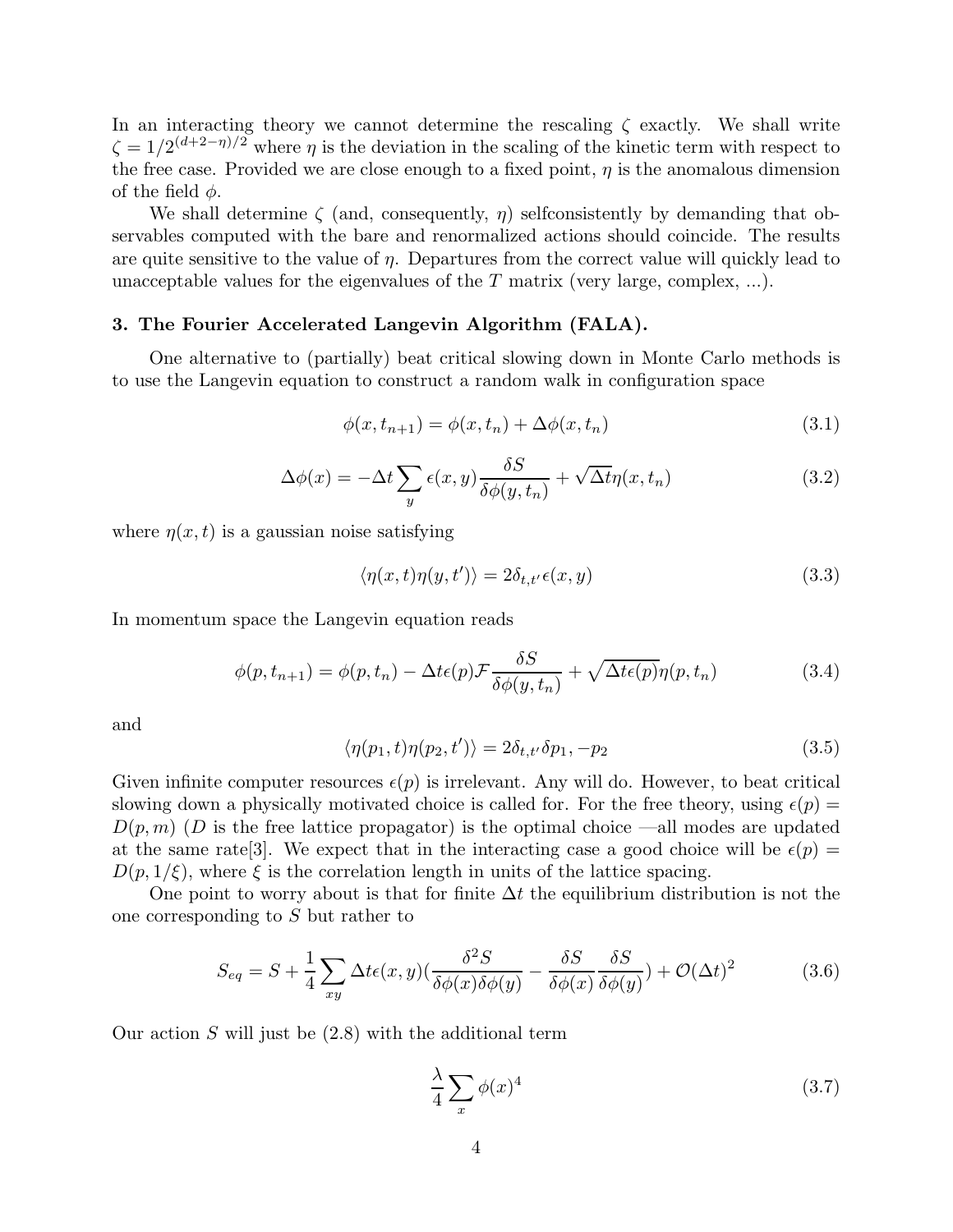The finiteness of the Langevin step induces a systematic error of  $\mathcal{O}(\Delta t)$  in  $S_{eq}$ . For instance, the bare mass gets renormalized by an amount that is approximately linear in  $\Delta t$ . We would therefore be inclined to use a value for  $\Delta t$  as small as possible, but this requires longer runs to reduce the statistical error.

The latter can be estimated as  $\sqrt{2\tau/N_i}$ ,  $N_i$  being the total number of Langevin iterations, fixed by budgetary constraints, and  $\tau$  being the autocorrelation time, fixed by  $\Delta t$ , but depending on the model dynamics too. For the free theory  $\tau \sim 1/\Delta t$  (the actual proportionality constant depends on the normalization of  $\epsilon(p)$ ). Away from the critical point this relation will hold for the interacting theory too; the autocorrelation time will be proportional to  $(\Delta t)^{-1}$  and approximately  $\lambda$  independent. However, as we approach criticality the proportionality constant in the autocorrelation time will grow as  $\xi^z$  ( $\xi$  being the correlation length). For local Monte Carlo algorithms  $z = 2$ , while FALA are 'optimal' having  $z = 0$  for multicomponent scalar theories. In our case, one-component scalar  $\lambda \phi^4$ , the presence of a discrete move  $\phi \to -\phi$  degrades the performance to  $z \simeq 1-2[7]$ . The behaviour of the autocorrelation time is shown in Fig. 1. The difficulty with the discrete move will be absent in most applications.

Adding the two errors in quadrature we get that the optimal Langevin time step is proportional to  $N_i^{-1/3}$  $i<sup>i-1/3</sup>$ . Trial and error also leads to Langevin steps in rough agreement with this scaling. A possibility to decrease the systematic error is to use a second order Langevin algorithm effectively removing the  $\mathcal{O}(\Delta t)$  corrections from  $S_{eq}$ . The resulting code is of course slower, poorer statistics partially making up for any gains in precision. Our conclusion after some preliminary runs is that it hardly pays to use a second order algorithm.

# 4. The Gaussian Fixed Point.

This corresponds to the point  $\lambda = 0$ ,  $m^2 = 0$ . Since we set  $\lambda = 0$  from the start, the results we will present are trivial to obtain analytically, but they are a test that any MCRG method should pass. Autocorrelations are reduced completely (i.e.  $\tau \simeq 1$ ) if  $\Delta t \simeq 5 \times 10^{-2}$  (even though such big Langevin step induces a renormalization on the fields and the mass itself). We have checked that Wick's theorem is satisfied with very good accuracy. 10 bins with  $5 \times 10^3$  configurations per bin were enough to get accurate results. We have used a lattice of volume  $32^3$  reducing it to  $16^3$ . The rule-of-thumb for  $\Delta t$  previously discussed suggests  $\Delta t = 7 \times 10^{-4}$  which is the value we have used. The operators we have considered are  $O_n(\phi) = \sum_x \phi(x)^{2n}$ . and their respective dispersions  $\sigma(O_n)$ . No 'derivative' operators were considered at this stage.

A first application of the algorithm taking  $m^2 = 10^{-3}$  gives the results shown in Table 1. We can extract the critical exponent  $\nu = .5027(30)$  (exact  $\nu = .5$ ). The second eigenvalue is not very accurate. If we are very near a fixed point the renormalized and bare action are the same so averages of observables should coincide, that is  $\langle O_n^b \rangle = \langle O_n^r \rangle$ . In this way, by fitting some observables, we can get the anomalous dimension  $\eta$ . In our case, including an anomalous dimension worsens the agreement, so we take  $\eta = 0$ .

If we gradually approach the critical point by letting  $m^2 \to 0$  the observables match and the subleading critical exponents agree with their exact values (Tables 3 and 4). Our best result for the critical exponent is  $\nu = .5004(5)$ . Going to much smaller masses is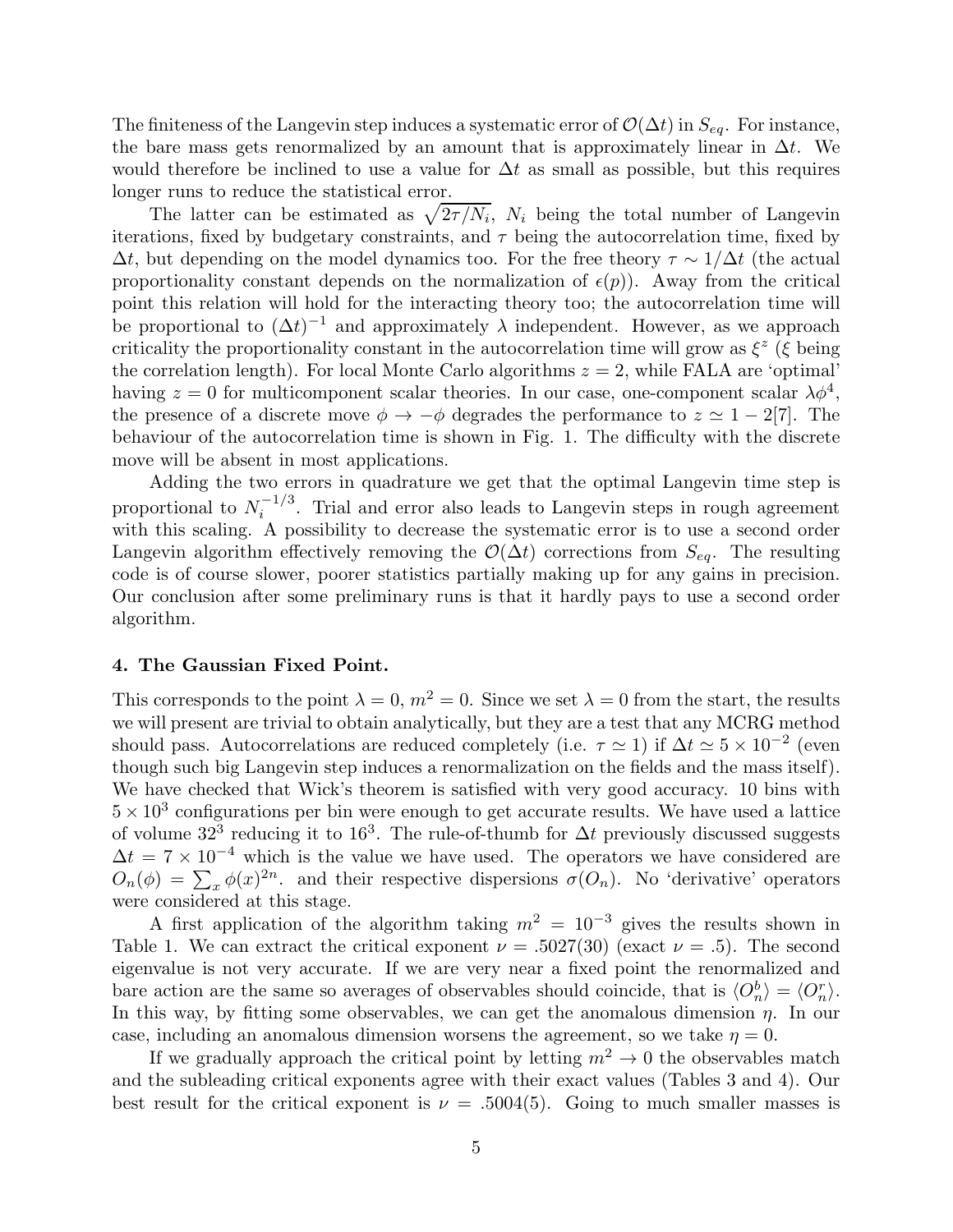problematic due to finite size effects. The results are remarkably stable with respect to the addition or removal of higher dimensional operators. The lesson we extract from this simple example is that it it is easy to get the first eigenvalue right, but to get the subleading critical exponents one must be very close to the fixed point.

The errors quoted in the critical exponents are overwhelmingly dominated by systematic effects due to the truncation of the bare and renormalized actions. Statistical errors are negligibly small in all cases presented. Errors due to the fact that  $S_{eq} \neq S$  are naively expected to cancel out in universal quantities. However, regarding this point one must keep in mind that, because a finite Langevin step modifies in practice the action of the system,  $S_{eq}$  is no longer at the gaussian fixed point. Then matching between bare and renormalized expectation values is no longer guaranteed (of course, since  $\Delta t$  is very small, the matching is excellent for  $m^2 = 10^{-5}$ , but not perfect). For this reason, including many operators in the renormalized action does not automatically improve the results; it may actually slightly worsen them because small errors in the highest dimensional operators eventually affect the precision of the largest eigenvalues. Finally, errors due to finite size effects do not seem to be relevant for these values of  $m^2$ .

| Table 1: $m^2 = 10^{-3}$ , $\lambda = 0$ |           |           |  |
|------------------------------------------|-----------|-----------|--|
| Operators                                | $1$ eigen | $2$ eigen |  |
|                                          | 3.993     |           |  |
| $\overline{2}$                           | 3.977     | 1.688     |  |
| 3                                        | 3.972     | 1.775     |  |
| 4                                        | 3.964     | 1.731     |  |
| 5                                        | 3.967     | 1.731     |  |
| 6                                        | 3.967     | 1.731     |  |
| 7                                        | 3.964     | 1.784     |  |
| 8                                        | 3.967     | complex   |  |
| exact                                    | 4.000     | 2.000     |  |

| Table 2: $m^2 = 10^{-3}$ , $\lambda = 0$ |          |            |
|------------------------------------------|----------|------------|
| $O_n$                                    | big lat. | small lat. |
|                                          | 0.259    | 0.219      |
| $\overline{2}$                           | 0.202    | 0.144      |
| 3                                        | 0.262    | 0.157      |
|                                          | 0.475    | 0.239      |
| 5                                        | 1.104    | 0.465      |
| 6                                        | 3.141    | 1.103      |
|                                          | 10.59    | 3.077      |
|                                          | 41.47    | 9.800      |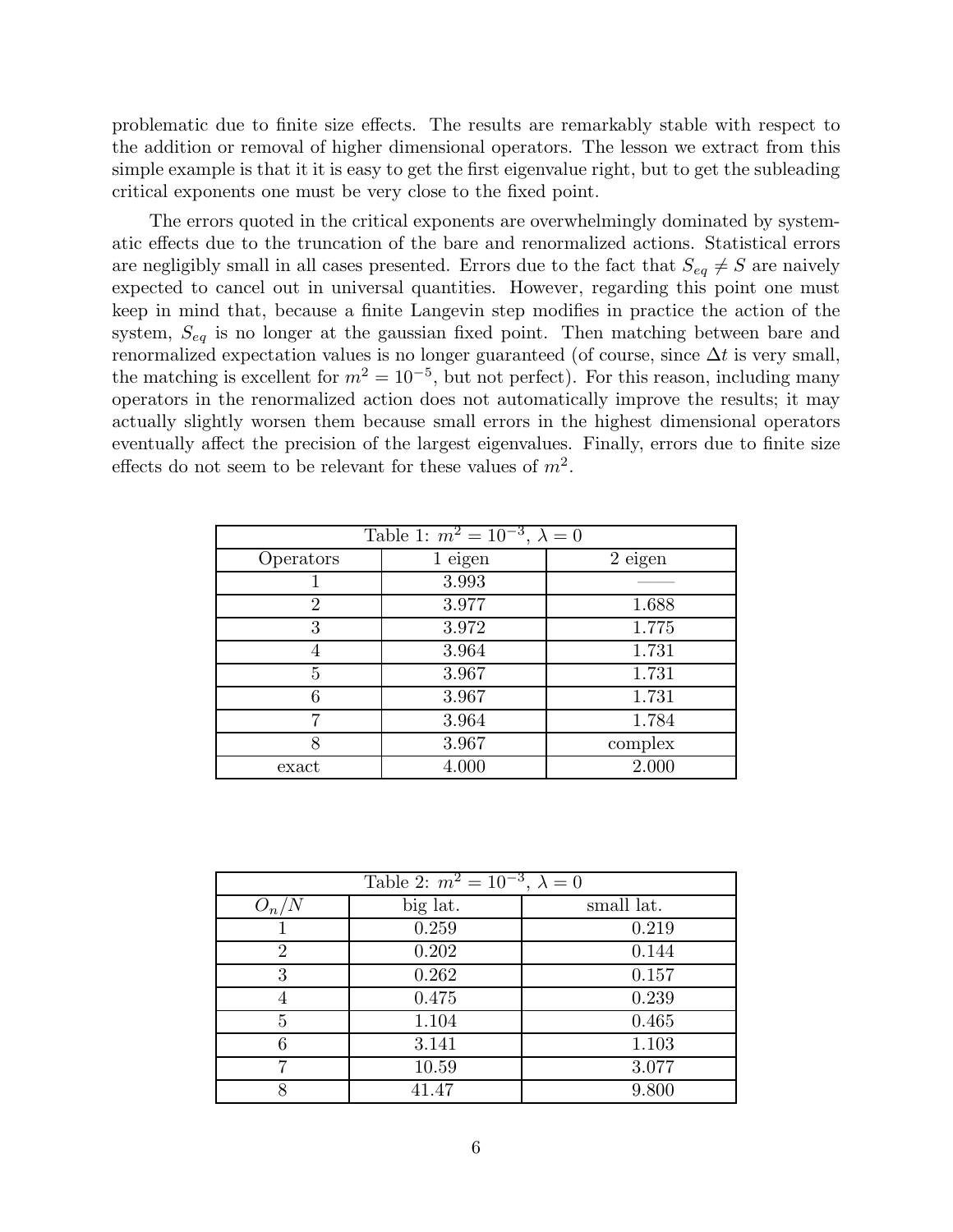| Table 3: $m^2 = 10^{-5}$ , $\lambda = 0$ |         |         |       |         |
|------------------------------------------|---------|---------|-------|---------|
| Op.                                      | $1$ eig | $2$ eig | 3eig  | $4$ eig |
|                                          | 3.999   |         |       |         |
| $\overline{2}$                           | 3.997   | 2.003   |       |         |
| 3                                        | 3.994   | 2.005   | 1.003 |         |
| 4                                        | 3.994   | 1.985   | 1.003 | 0.402   |
| 5                                        | 3.993   | 1.999   | 0.999 | 0.551   |
| 6                                        | 3.994   | 1.989   | 1.019 | 0.553   |
| 7                                        | 3.994   | 1.998   | 0.964 | 0.584   |
| 8                                        | 3.994   | 2.002   | 0.930 | 0.620   |
| exact                                    | 4.000   | 2.000   | 1.000 | 0.500   |

| Table 4: $m^2 = 10^{-5}$ , $\lambda = 0$ |          |            |
|------------------------------------------|----------|------------|
| $O_n/N$                                  | big lat. | small lat. |
|                                          | 0.304    | 0.308      |
| 2                                        | 0.275    | 0.274      |
| 3                                        | 0.410    | 0.400      |
|                                          | 0.850    | 0.775      |
| 5                                        | 2.242    | 1.935      |
| 6                                        | 7.150    | 5.800      |
| 7                                        | 26.65    | 20.70      |
| 8                                        | 113.8    | 88.27      |

## 5. The Wilson Fixed Point

The critical exponents in the vicinity of this fixed point are not known exactly. There are many different approaches giving reasonably precise estimates of the exponents,  $\epsilon$  expansion [8], High  $T_c$  [9], exact Renormalization group treatments [10] and MCRG analysis [5,11]. The evidence accumulated suggest that no other fixed point exists and give an average estimate for the exponents

$$
\nu = 0.627 - 0.631 \qquad \eta = 0.03 - 0.04 \tag{5.1}
$$

As we have discussed in section 3 even using a FALA does not completely suppress critical slowing down all the way to  $z = 0$  in the particular example we are considering. To guarantee sound statistics we accumulated  $O(10^5)$  configurations in bins of  $10^4$ , until observables reach a plateau. We also measure autocorrelation times. Since the proportionality constant relating  $\tau$  and  $\Delta t$  can be large near the fixed point, the Langevin step has to be relatively large. The compromise between statistical and systematic errors leads to  $\Delta t \simeq 10^{-3}$ . The observables get some small renormalization but universal quantitities should be relatively unaffected.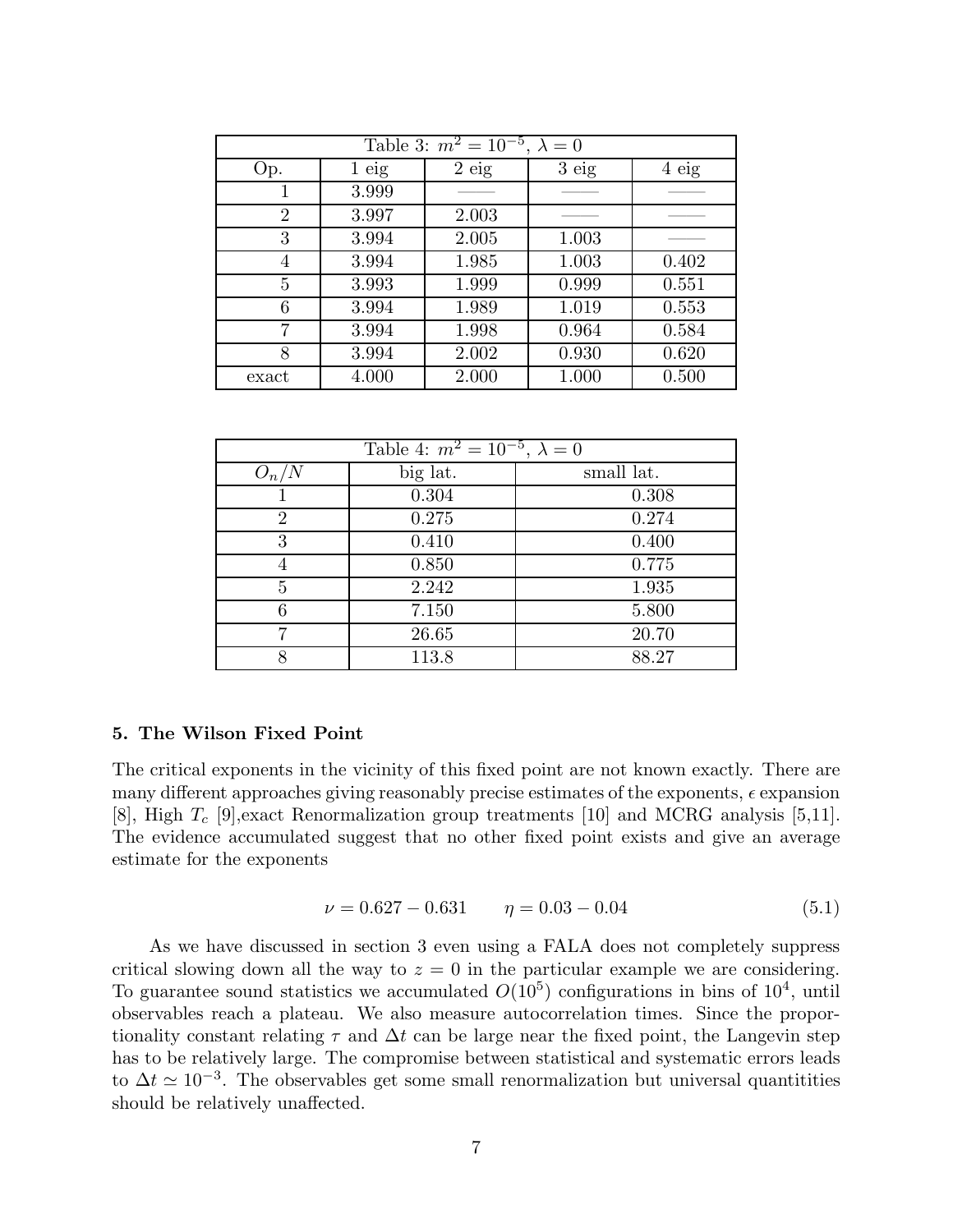We must fine tune the parameters  $m^2 < 0$  and  $\lambda$  so that we are near the fixed point. For each  $\lambda > 0$  there is a value  $m_{\lambda}^2 < 0$  corresponding to the critical surface. Applying renormalization group transformations there would drive us to the fixed point. Unfortunately we cannot do that in the computer since near the critical surface the correlation length starts to diverge and finite size effects enter into the game. What we did is to perform numerical simulations for a fixed value of  $\lambda$  and then sweep over  $m^2$  to find the critical surface. For this purpose we simulated sistems with  $16^3$ ,  $16^2 \times 8$ ,  $16 \times 8^2$  and 8<sup>3</sup> sites. (We were forced to study asymmetric lattices because fast Fourier transforms require the lattice sizes to be a power of 2.) In addition to measuring observables such as energy density, specific heat, magnetization, etc. we also determined the correlation length by fitting the long distance part of our measured Green functions to a propagator of the type  $1/\Delta + \xi^{-2}$ . Once the critical surface is located, a MCRG is performed at a value of  $m^2$  in its vicinity, but where the correlation length is not too large for our lattice. MCRG is done on a  $32<sup>3</sup>$  lattice so the renormalized lattice becomes  $16<sup>3</sup>$ . We repeat this procedure for several  $\lambda$  values until we observe a near perfect match between the bare and renormalized actions. This will be the approximate location of the fixed point. Of course the true fixed point lives in an infinite-dimensional parameter space and we are simply getting as close to it as possible in the  $(\lambda, m^2)$  plane. Because the agreement between bare and renormalized expectation values at our approximate fixed point is good we conclude that the particular renormalization group transformation we are using has a fixed point not far from the  $(\lambda, m^2)$  plane.

To begin with, we consider only local operators. We study values of  $\lambda$  ranging from 0.1 to 20. For  $\lambda = 0.1$  the first eigenvalue of the T matrix is 3.969, almost the one corresponding to the gaussian fixed point. For such range of parameters we are still in the domain of attraction of the gaussian fixed point. Then we increase  $\lambda$  gradually repeating the same stratregy. The largest eigenvalue gradually changes. By the time we reach the region  $5 < \lambda < 8$  observables in the big and small lattices match with an accuracy similar to the one around the gaussian fixed point. In fact, the best agreement is obtained around  $\lambda = 6.5$  which we take as approximate location of the new fixed point. The agreement improves if we allow for a small anomalous dimension. Fitting the 5 lowest dimensional operators gives

$$
\eta = 0.03 \pm 0.005 \tag{5.2}
$$

The agreement between big and small lattices is illustrated in Table 5 for the case  $\lambda = 6$ and Table 6 shows the results for the critical exponent  $\nu$ . Our best estimate is

$$
\nu = 0.628(5) \tag{5.3}
$$

The error corresponds to the error in the eigenvalue. Notice that also in this case the agreement between expectation values deteriorates for the highest dimensional operators. This is again a reflection that our bare action (which contains only three operators) is not quite at the fixed point, just close to it. Both  $\nu$  and  $\eta$  are in perfect agreement with the ones obtained in [5,8-11]. If we keep increasing  $\lambda$  we are still in the domain of attraction of the wilsonian fixed point, but we are unable to match observables in the big and small lattices, even by fitting an anomalous dimension. Fixing  $\eta = 0.04$  we get  $\nu = 0.630(5)$  for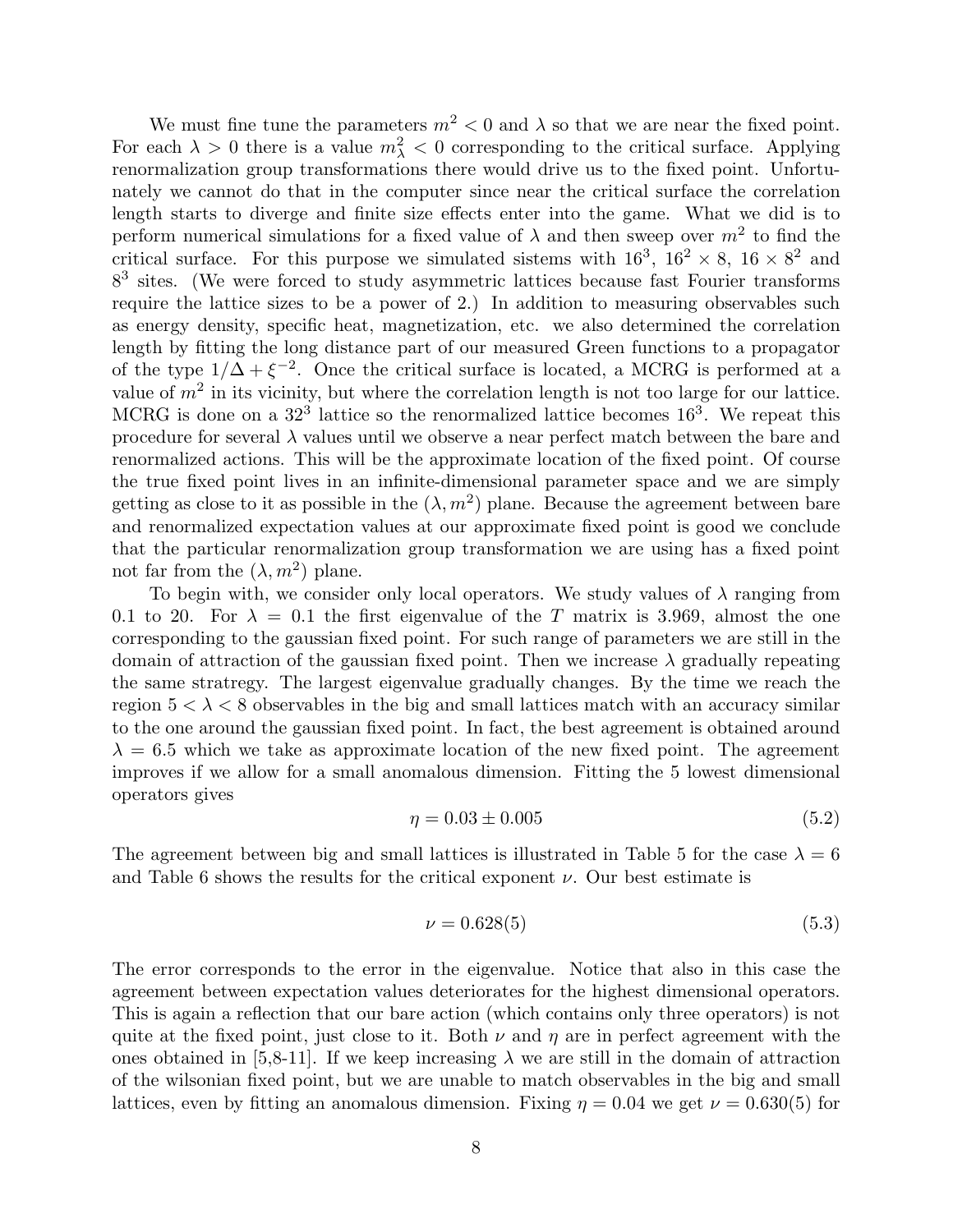| Table 5: $m^2 = -3.32, \lambda = 6$ |          |            |
|-------------------------------------|----------|------------|
| $O_n/N$                             | big lat. | small lat. |
|                                     | 0.272    | 0.267      |
| 2                                   | 0.161    | 0.160      |
| 3                                   | 0.130    | 0.133      |
|                                     | 0.130    | 0.140      |
| 5                                   | 0.151    | 0.173      |
| 6                                   | 0.187    | 0.240      |
| 7                                   | 0.260    | 0.380      |
|                                     | 0.402    | 0.650      |

 $\lambda = 10$ , still in agreement with the value obtained previously. Table 7 shows the big/small lattice comparison for  $\lambda = 10$ . with  $\eta = 0$ .

| Table 6: $\nu$ for different $\lambda$ |                   |       |
|----------------------------------------|-------------------|-------|
|                                        | $^{\prime\prime}$ | error |
| 5.0                                    | 0.623             | 0.006 |
| 6.0                                    | 0.628             | 0.007 |
| 6.5                                    | 0.628             | 0.006 |
| 7.0                                    | 0.628             | 0.005 |
| 7.5                                    | 0.629             | 0.005 |

| Table 7: $m^2 = -4.94$ , $\lambda = 10$ . $\eta = 0$ . |          |            |
|--------------------------------------------------------|----------|------------|
| $O_{n}$                                                | big lat. | small lat. |
|                                                        | 0.238    | 0.185      |
| 2                                                      | 0.120    | 0.087      |
| 3                                                      | 0.080    | 0.061      |
|                                                        | 0.067    | 0.055      |
| 5                                                      | 0.063    | 0.059      |
| 6                                                      | 0.066    | 0.073      |
| ⇁                                                      | 0.076    | 0.101      |
| 8                                                      | 0.093    | 0.153      |

We also explored the range of  $\lambda$  values up to 20., but the matching gets much worse and we eventually hit convergence problems of the Langevin algorithm. It is also important to stress that no evidence for another fixed point was found, and even for the high values of  $\lambda$  available the results are in the domain of attraction of the wilsonian fixed point.

The method delivers  $\nu$  (and  $\eta$ ) with good precision. Unfortunately, the second eigenvalue at  $\lambda = 6.5$  is 0.3, which corresponds to  $\omega = 1.7$ , far from the accepted result [10], but these are subleading effects. One should really get much closer to the fixed point to be sensitive to these.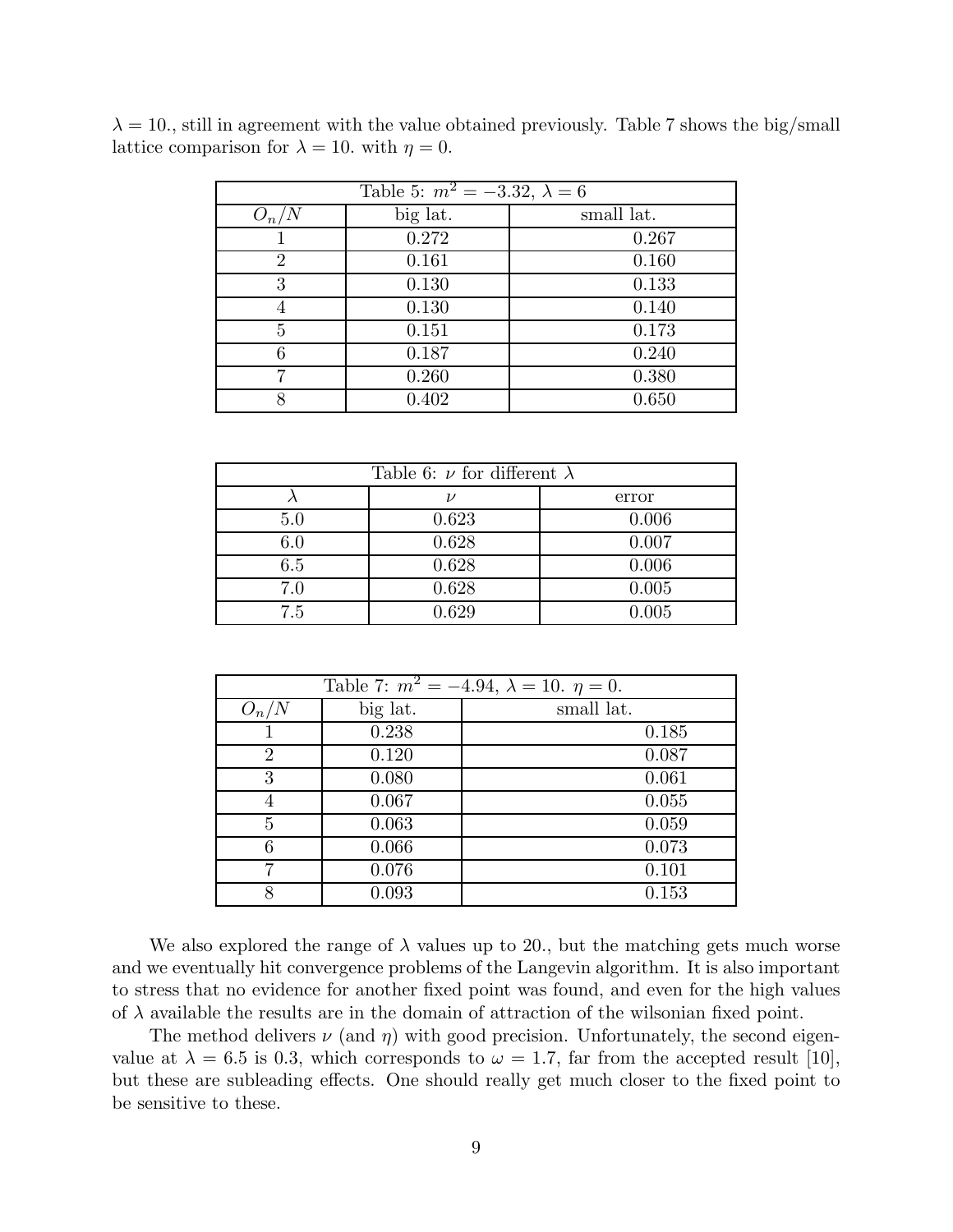It is very important to check the stability of our results under the inclusion of 'derivative' operators. Exact renormalization group treatments did not include them in their first studies[10a], but some recent ones do indeed include some[10b]. We can consider their effect by including operators of the kind

$$
V_n = \sum_{x,\mu} (\phi(x) - \phi(x+\hat{\mu}))^2 \phi(x)^{2n}
$$
 (5.3)

We carefully studied the inclusion of these operators up to  $n = 6$  in the computation of the T matrix in the range  $5 < \lambda < 8$ , but the first eigenvalue did not change at all. However the second eigenvalue changed significantly to  $\lambda = .82$  (that is  $\omega = .28$ ), now undershooting the generally accepted value which is  $\omega = .5-.7.$  Again the situation in the gaussian fixed point repeats itself, it is relatively easy to get the first eigenvalue right but the second one needs being very close to the corresponding fixed point.

### 6. Final Remarks.

We single out three avenues along which the method could be improved.

(1) Iteration of the renormalization group: This would require using a bigger lattice. On, say, a  $64<sup>3</sup>$  lattice one could perform two successive renormalization group transformations. This would surely improve the matching amongst observables further. In principle, if our initial bare action is very close to the critical surface, iteration would bring us closer to the true fixed point. In practice, however, we cannot be too close to the critical surface due to finite size effects and while we certainly expect an improvement on our results after iteration this will not be a dramatic one, probably. In fact, we find remarkable that our approach yields such accurate results with so little effort.

(2) Determination of the renormalization group flow trajectories: The method as it stands so far is not accurate enough to determine the renormalized couplings. One possibility would be to use the method suggested in [12]. Another one would require a combination of MCRG techniques with a Ferrenberg-Swendsen[13] algorithm. The idea is to use the Ferrenberg-Swendsen method to perform a numerical simulation in the small lattice at a value of the parameters where already accurate results are found, storing as many operators as possible. Now apply MCRG paying special attention to the observables that have been stored. Then we can compute the observables for values of the couplings different from the actual one used in the simulation, and choose the couplings that best fit the observables. The couplings define the renormalized action.

(3) Improving the accuracy of subleading exponents: The fixed point needs to be located rather precisely, which can be done with the help of the renormalization group trajectories. Bigger lattices should also improve results because then we can get closer to the critical surface.

Our results were obtained with very modest computer resources. All calculations have been carried out on a IBM Power PC 250. Once the approximate location of the fixed point is found, the MCRG from a  $32^3$  to a  $16^3$  system, measuring 14 operators in  $10^5$ iterations takes around 50 hours and delivers critical exponents with a  $\sim 1\%$  precision. All the evidence shows that the method is indeed efficient to study the renormalization group in the lattice. Our estimates for the critical exponents obtained with quite small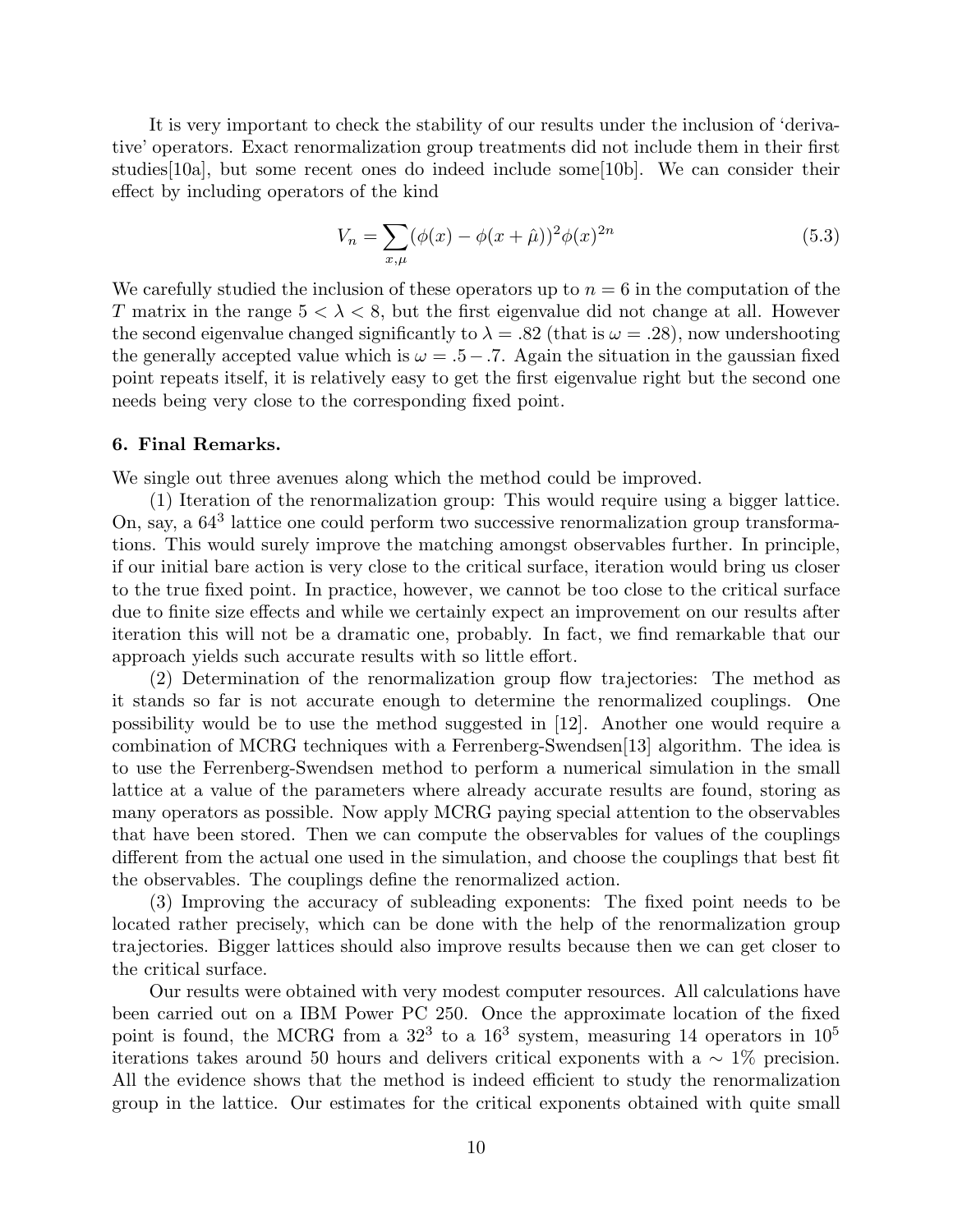lattices are in perfect agreement with the ones computed by other methods. We think that the algorithm is well suited to study more difficult systems (N-component  $\phi^4$  would be interesting). The application to the crumpling transition in random surfaces is now under way.

# Aknowledgements.

It is a pleasure to acknowledge discussions with A.Gonzalez-Arroyo, J.I.Latorre and E.Moreno. We would like also to thank J.Garcia-Ojalvo for supplying the gaussian random number generator. A.T. aknowledges a Fellowship from the Generalitat of Catalonia. This work has been supported by contracts CHRX-CT93-0343 and AEN93-0695.

# References.

- [1] R.H.Swendsen, Phys. Rev. Lett. 42 (1979) 859; R.H. Swendsen, in "Real space renormalization",T. Burkhard and J. Van Leewven ed., Springer Verlag.
- [2] P.W. Stephenson and J.F. Wheater, Phys. Lett. B 302 (1993) 447; J.F. Wheater, Oxford Preprint OUTP-95-07-P
- [3] G.G. Batrouni et al, Phys. Rev.D 32 (1985) 2736
- [4] K. Wilson and J. Kogut, Phys. Rep. 12 (1974) 75
- [5] G.S. Pawley, R.H. Swendsen, D. J. Wallace and K.G. Wilson, Phys Rev. B 29 (1984) 4030; C.F. Baillie, K.W. Barnish, R. Gupta and G.S. Pawley, Nucl. Phys. B (proc. supp.) 17 (1990) 323
- [6] C. Rebbi and R.H. Swendsen, Phys. Rev. B21 (1980) 4094; P. Harten and P. Suranyi, Nucl. Phys. B 265 (1986) 615; A. Hasenfratz et al., Phys. Lett. B 140 (1984) 76; K. Bowler et al., Nucl. Phys. B 257 (1985) 155; R. Gupta et al., Phys. Lett. B 211 (1988) 132; K. Akemi et al. Phys. Rev. Lett. 71 (1993) 3063;U. Heller, Phys. Rev. Lett. 60 (1988) 2235; A.Gonzalez-Arroyo, M. Okawa and Y. Shimizu, Phys. Rev. Lett. 60 (1988) 487
- [7] A.D. Sokal, Nucl. Phys. B (proc. supp.) 20 (1991) 55
- [8] J. Zinn-Justin and J.C. Le Guillou, Phys. Rev. B21 (1980) 3976; G. Parisi, J. Stat. Phys 23 (1980) 49
- [9] C. Domb, in "Phase transition and critical phenomena", Vol 3, C. Domb and M. Green, Academic Press.
- [10a] A. Hasenfratz and P. Hasenfratz, Nucl. Phys. B270 (1986) 687; P.E. Haagensen, Yu. Kubyshin, J.I. Latorre and E. Moreno, Phys. Lett. B 323, 330 (1994); T. R. Morris, Int. Jour. Mod. Phys. A9 (1994) 2411; M. Alford, Phys. Lett. B 336 (1994) 2411
- [10b] G.R. Golner, Phys Rev. B 33 (1986) 7863; T.R. Morris, Phys. Lett. B 329 (1994) 241; R. Ball, P. Haagensen, J.I. Latorre and E. Moreno Phys. Lett. B 347 (1995) 80
	- [11] D.J.E. Callaway and R. Petronzio, Nucl. Phys. B 240 [FS12] 577 (1984)
	- [12] A. Gonzalez-Arroyo and M. Okawa, Phys. Rev. D35 (1987) 672
	- [13] A. Ferrenberg and R.H. Swendsen, Phys. Rev. Lett. 61, 2635 (1988)

# Figure Caption.-

Fig 1.- Autocorrelation time for the operator  $\phi^2$  at  $\lambda = 6$ . The Langevin step is  $\Delta t = 0.001$ . The system size is  $16^3$ .